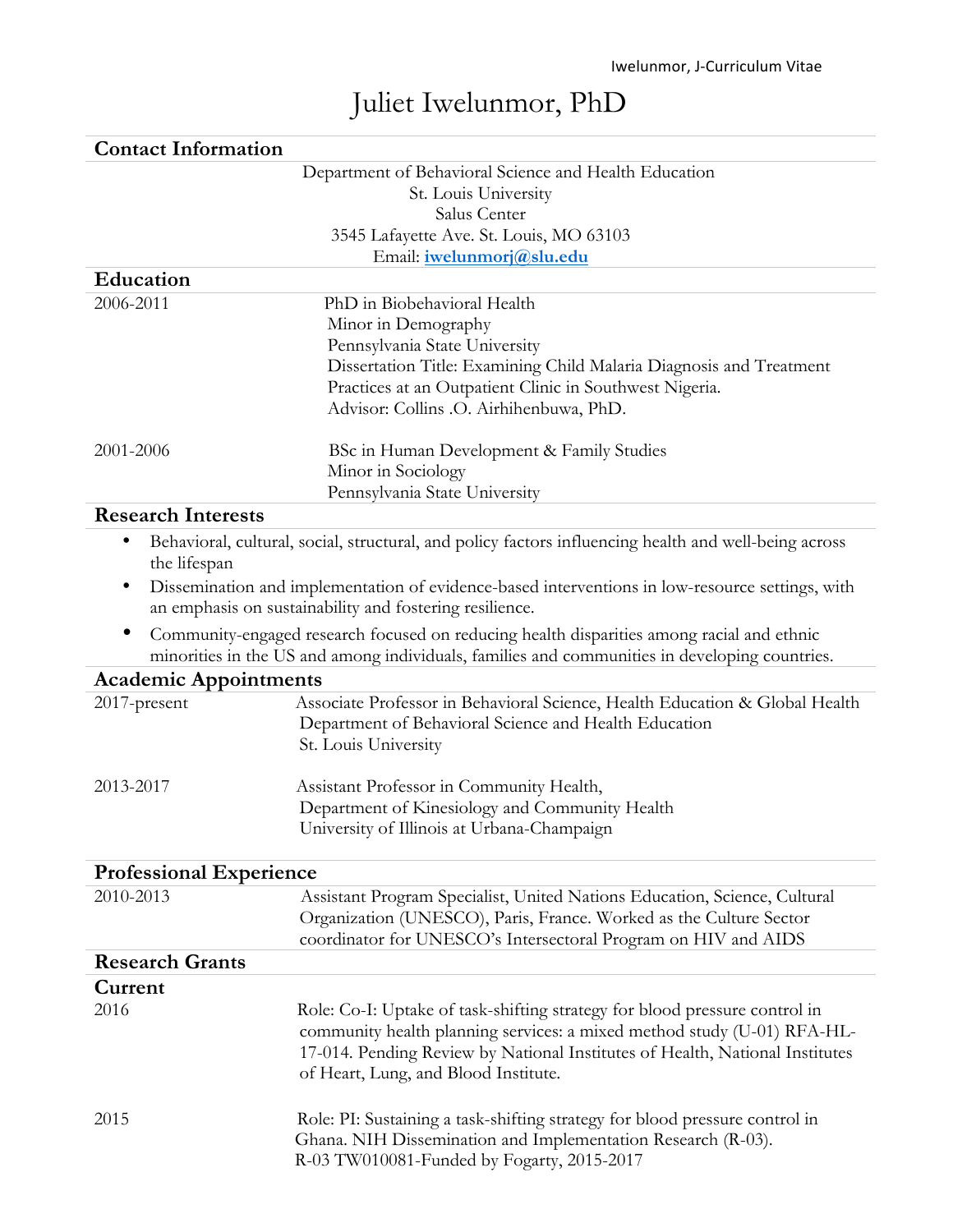| 2015      | Role: Co-I: Point-of-Delivery Prenatal Test Results through mHealth to<br>Improve Birth Outcome. NIH-Mobile Health-Technology and Outcomes in<br>Low and Middle Income Countries (R-21). 1R21TW010252-01-Funded by<br>Fogarty, Period of Funding: 09-2015 to 08-2017 |
|-----------|----------------------------------------------------------------------------------------------------------------------------------------------------------------------------------------------------------------------------------------------------------------------|
| 2015      | Role: Co-I: Intervention for Sustained Testing and Retention (iSTAR) Among<br>people living with HIV. NIH-National Institutes of Child Health and Human<br>Development (NICHD) (R-01). Period of Funding: 12-2015 to 11-2020.                                        |
| Completed |                                                                                                                                                                                                                                                                      |
| 2014      | Role: PI: Project Title: Identifying Provider Level Factors for the Control<br>of Hypertension in West Africa. UIUC Research Board.                                                                                                                                  |
| 2014      | Role: PI: Project Title: Health in Africa and the Post-2015 Millennium<br>Development Goals. UIUC Office of International Programs.                                                                                                                                  |
| 2014      | Role: Co-I: Project Title: Comparative Effectiveness of Congregation<br>and Clinic Based Approaches to the Prevention of Mother to Child<br>Transmission of HIV (Healthy Beginning Initiative).                                                                      |
| 2014      | Role: Co-PI: Project Title: Health in Africa and the Post-2015 Millennium<br>Development Goals. National Science Foundation Conference Grants.                                                                                                                       |
| 2010-2011 | Role: PI: Project Title: An Interdisciplinary Approach to Malaria<br>Management and Control in West Africa. F-31 Predoctoral Fellowship.<br>Funded by NICHD.                                                                                                         |

## **Referred Journal Publications**

44. Gyamfi, J., **Iwelunmor, J.**, Blackstone, S. R., et al.. (2017) Training nurses in the management and control of hypertension in Ghana: a mixed-methods study of pre and post-training results. BMC Health Services. Accepted for publication

43. Blackstone, S. R., **Iwelunmor, J.,** Plange-Rhule, J., Gyamfi, J. Nana, K. Q., Addison, Abigail, & Ogedegbe, G.(2017) "I believe high blood pressure can kill me:" Using the PEN-3 Cultural Model to understand patients' perceptions of an intervention to control hypertension in Ghana. Ethnicity and Health. Accepted for Publication

42. **Iwelunmor, J.,** Nwaozuru, U., Blackstone, S. R., Iwelunmor, P., Ehiri, J. (2017) Engaging adolescent girls in Lagos, Nigeria in articulating sexual and reproductive health priorities and potential solutions through free-listing interviews. International Journal of Adolescent Health and Medicine. Accepted for publication.

41. **Iwelunmor, J.,** Gyamfi, J., Blackstone, S. R., Nana, K. Q., Plange-Rhule, J., & Ogedegbe, G. A. (2017) Exploring stakeholders' perceptions of a task-shifting strategy for hypertension control in Ghana: A qualitative study. BMC Public Health. Accepted for Publication.

40.. **Iwelunmor, J,** Sofolahan-Oladiende, Y, Nwaozuru, U, Conserve, D. & Airhihenbuwa, C. Disclosure Narratives of Women Living with HIV in South Africa. *Journal of Social Issues.* Accepted for Publication.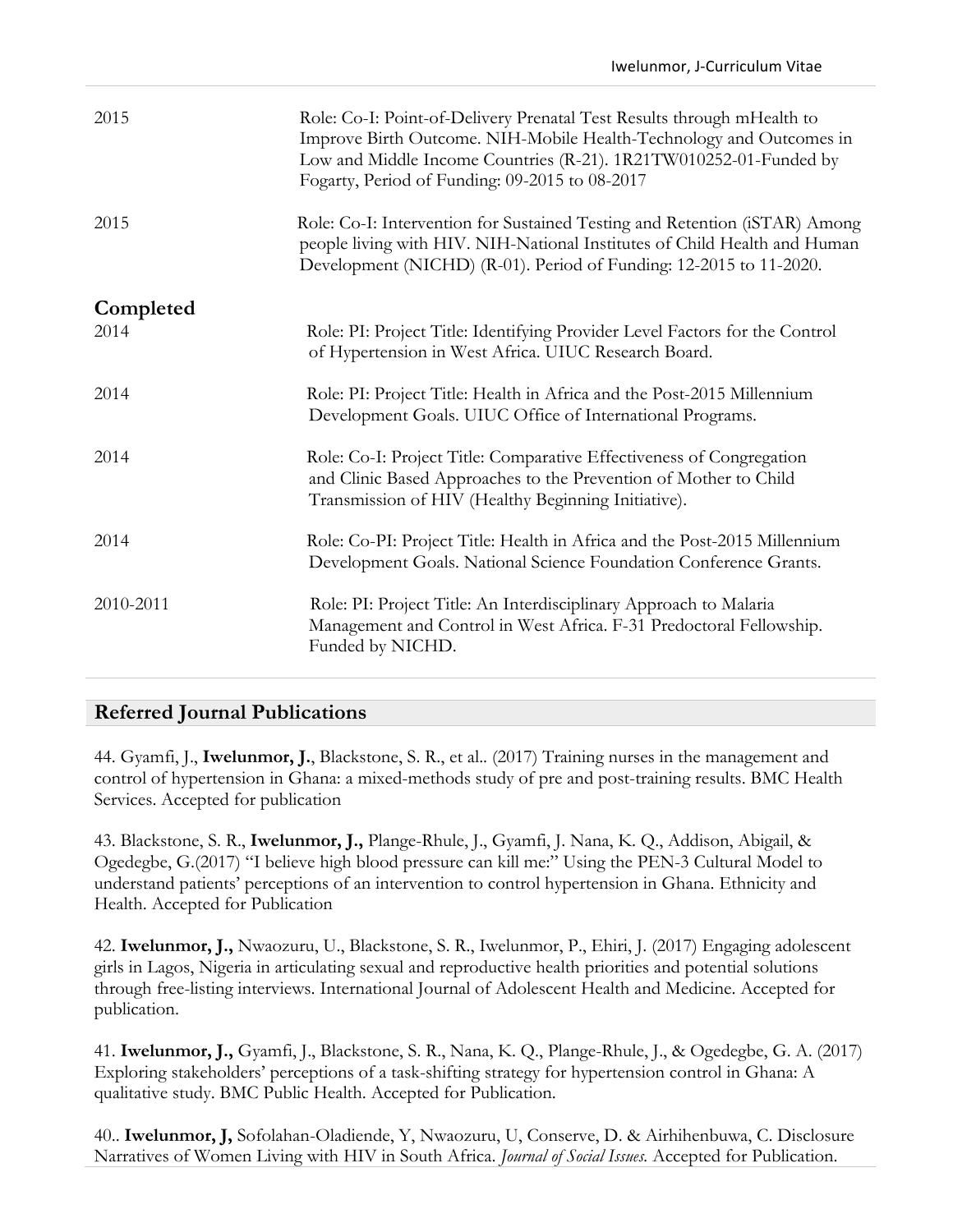39. Blackstone, S. R., **Iwelunmor, J.**, Gyamfi, J. Plange-Rhule, J., Quakyi, N., Ogedegbe, G. Sustaining nurse-led task-shifting strategies for hypertension control: A concept mapping study to inform evidencebased practice. *Worldviews on Evidence Based Nursing.* Accepted for publication.

38. Blackstone, S. R., & **Iwelunmor, J.** (2017). Determinants of contraceptive use among Nigerian couples: evidence from the 2013 Demographic and Health Survey. Contraception and Reproductive Medicine, 2(1), 9.

37. Blackstone, S. R., Nwaozuru, U., & **Iwelunmor, J.** (2017). Factors Influencing Contraceptive Use in Sub-Saharan Africa: A Systematic Review. *International Quarterly of Community Health Education*, 0272684X16685254.

36. Ehiri, J. E., **Iwelunmor, J.,** Iheanacho, T., Blackstone, S., Obiefune, M. C., Ogidi, A. G., ... & Ezeanolue, E. E. (2016). Using a Cultural Framework to Understand Factors Influencing HIV Testing in Nigeria. International Quarterly of Community Health Education, 0272684X16685258.

35. Moise, I. K., Kalipeni, E., Jusrut, P., & **Iwelunmor, J. I.** (2016). Assessing the reduction in infant mortality rates in Malawi over the 1990–2010 decades. Global Public Health, 1-23.

34. Sofolahan-Oladeinde, Y. A., **Iwelunmor,** J. I., Conserve, D. F., Gbadegesin, A., & Airhihenbuwa, C. O. (2016). Role of healthcare in childbearing decision-making of WLHA in Nigeria: Application of PEN-3 cultural model. Global Public Health, 1-14.

33. Asaolu, I. O., Gunn, J. K., Center, K. E., Koss, M. P., **Iwelunmor,** J. I., & Ehiri, J. E. (2016). Predictors of HIV Testing among Youth in Sub-Saharan Africa: A Cross-Sectional Study. PloS one, 11(10), e0164052.

32. Blackstone, S.R., Nwaozuru, U., and **Iwelunmor, J**. (2016) An examination of the maternal social determinants influencing under-5 mortality in Nigeria: Evidence from the 2013 Nigeria Demographic Health Survey. Glob Public Health, 1-13, http://dx.doi.org/10.1080/17441692.2016.1211166

31. Pharr, J. R., Obiefune, M. C., Ezeanolue, C. O., Osuji, A., Ogidi, A. G., Gbadamosi, S., Patel, D., **Iwelunmor, J.,** ... & Ehiri, J. E. (2016). Linkage to Care, Early Infant Diagnosis, and Perinatal Transmission Among Infants Born to HIV-Infected Nigerian Mothers: Evidence From the Healthy Beginning Initiative. JAIDS Journal of Acquired Immune Deficiency Syndromes, 72, S154-S160.

30. Airhihenbuwa, C. O., Ogedegbe, G., **Iwelunmor, J.,** Girardin, J. L., Williams, N., Zizi, F., Okuyemi, K.S. (2016) Claim Your Space: Leadership Development as a Research Capacity Building Goal in Global Health. Health Education and Behavior. *43*(1 suppl), 17S-24S.

29. **Iwelunmor, J.** Blackstone, S., Vieira, D., Nwaozuru, U., Airhihenbuwa, C., et al., & Ogedegebe, G. (2016) Toward sustainability of health interventions in sub-Saharan Africa: A systematic review. Implementation Science*, 11* (1), 1

28. Conserve, D. F., Sofolahan Y, Whemboloua, GL, **Iwelunmor, J**., Surkan, P. (2016) Factors Associated With HIV Testing Among Men in Haiti: Results From the 2012 Demographic and Health Survey. American Journal of Men's Health. doi: 10.1177/1557988316635247

27. Airhihenbuwa, C. O., **Iwelunmor, J**. I., Ezepue, C. J., Williams, N. J., & Jean-Louis, G. (2015). I sleep, because we sleep: a synthesis on the role of culture in sleep behavior research. *Sleep Medicine*. doi: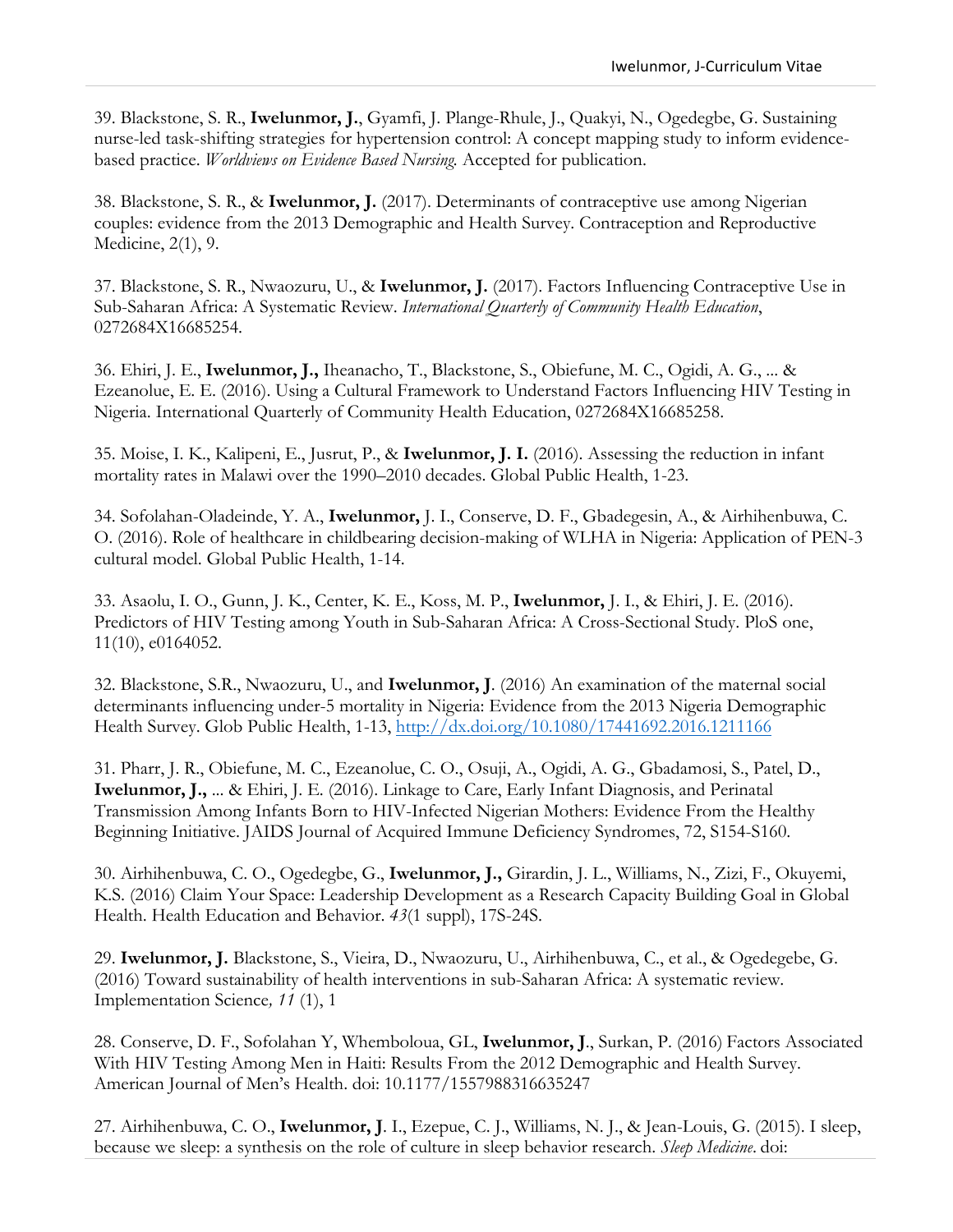10.1016/j.sleep.2015.07.020

26. **Iwelunmor, J.,** Blackstone, S., Gyamfi, J., Airhihenbuwa, C., Plange-Rhule, J., Tayo, B., ... & Ogedegbe, G. (2015). A Concept Mapping Study of Physicians' Perceptions of Factors Influencing Management and Control of Hypertension in Sub-Saharan Africa. *International Journal of Hypertension*., Article ID 412804.

25. Ezeanolue, E. E., **Iwelunmor, J.,** Asaolu, I., Obiefune, M. C., Ezeanolue, C. O., Osuji, A., ... & Ehiri, J. E. (2015). Impact of male partner's awareness and support for contraceptives on female intent to use contraceptives in southeast Nigeria. *BMC public health*, *15*(1), 879.

24. **Iwelunmor, J.,** Plange-Rhule, J., Airhihenbuwa, C. O., Ezepue, C., & Ogedegbe, O. (2015). A narrative synthesis of the health systems factors influencing optimal hypertension control in Sub-Saharan Africa. *PloS one*, *10*(7), e0130193.

23. Jimenez, M. M., Andrade, F. C., Raffaelli, M., & **Iwelunmor, J.** (2015). Heterosexual transmission of HIV in the Dominican Republic: gendered indicators are associated with disparities in condom use. *BMC public health*, *15*(1), 1

22. Sofolahan-Oladeinde,Y., **Iwelunmor J**., Ilunga Tshiswaka, D., & Conserve, D. (2014). Acculturation and its influence on the health perceptions, health behaviors and health outcomes of African Immigrants in the United States: a review of the literature. *Journal of Race and Policy, 10*(1), 89-103

21. Ogedegbe, G., Gyamfi, J., Plange-Rhule, J., Surkis, A., Rosenthal, D. M., Airhihenbuwa, C., **Iwelunmor, J**. & Cooper, R. (2014). Task shifting interventions for cardiovascular risk reduction in lowincome and middle-income countries: a systematic review of randomised controlled trials. *BMJ open*, *4*(10), e005983.

20. **Iwelunmor J**, Ezeanolue EE (2014) Getting to Zero: The Role of Socio-Cultural Factors in PMTCT Interventions in Resource-Limited Settings. Ann Community Med Pract 1(1): 1001.

19. **Iwelunmor, J**., Airhihenbuwa, C. O., Cooper, R., Tayo, B., Plange-Rhule, J., Adanu, R., & Ogedegbe, G. (2014). Prevalence, determinants and systems-thinking approaches to optimal hypertension control in West Africa. Globalization and Health, 10(1), 42

18. **Iwelunmor, J**., Ezeanolue, E. E., Airhihenbuwa, C. O., Obiefune, M. C., Ezeanolue, C. O., & Ogedegbe, G. G. (2014). Socio-cultural factors influencing the prevention of mother-to-child transmission of HIV in Nigeria: a synthesis of the literature. BMC public health, 14(1), 771.

17. **Iwelunmor, J.,** Newsome, V., & Airhihenbuwa, C. O. (2014). Framing the impact of culture on health: a systematic review of the PEN-3 cultural model and its application in public health research and interventions. Ethnicity & health, 19(1), 20-46.

16. **Iwelunmor, J.,** Sofolahan-Oladeinde, Y., & Airhihenbuwa, C. O. (2014). Sociocultural Factors Influencing HIV Disclosure Among Men in South Africa. American journal of men's health.

15. Airhihenbuwa, C. O., Ford, C. L., & **Iwelunmor, J. I**. (2014). Why Culture Matters in Health Interventions Lessons From HIV/AIDS Stigma and NCDs. Health Education & Behavior, 41(1), 78-84.

14. Airhihenbuwa, C. O., Makoni, S., **Iwelunmor, J.,** & Munodawafa, D. (2014). Sociocultural Infrastructure: Communicating Identity and Health in Africa. Journal of health communication, 19(1), 1-5.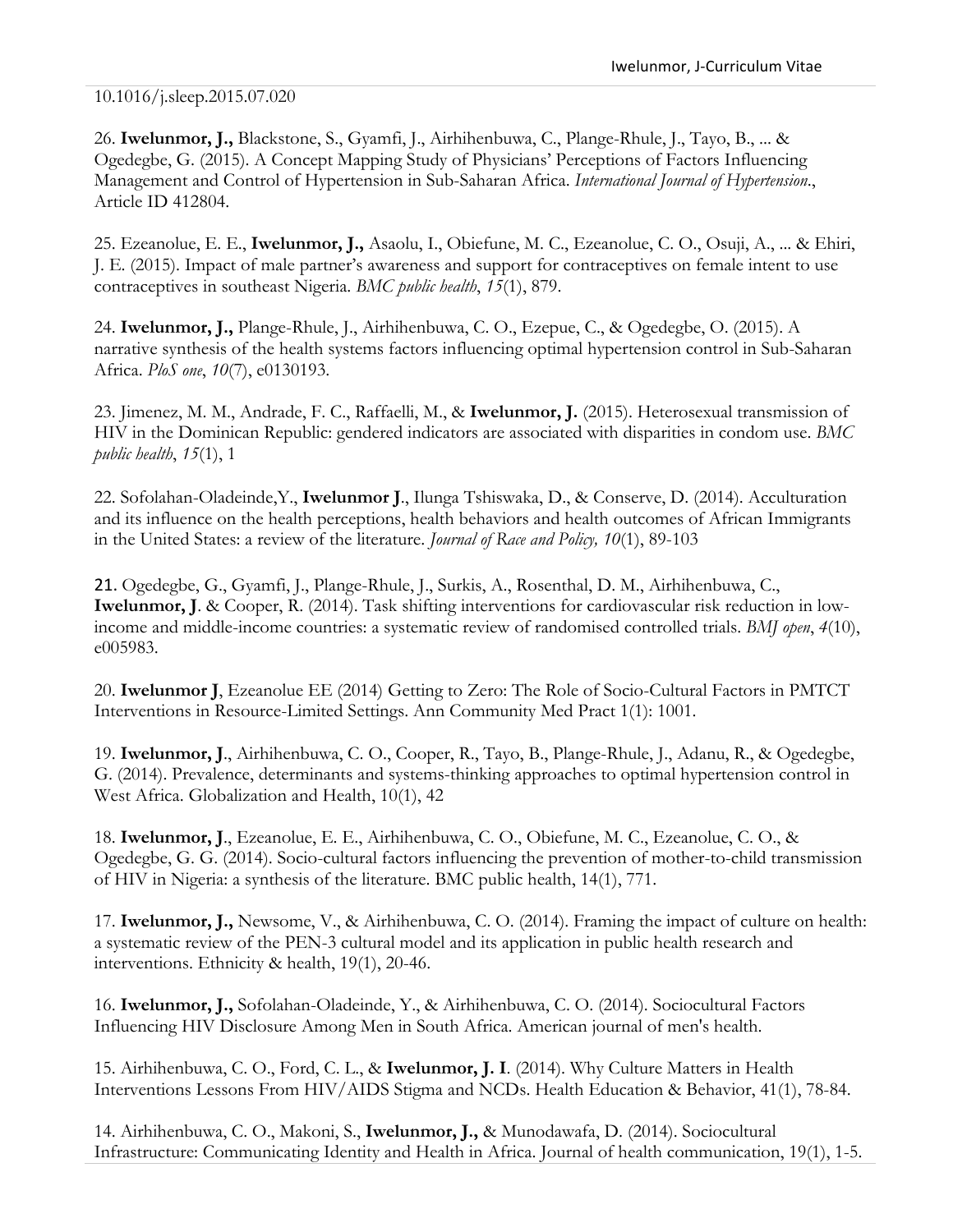13. **Iwelunmor, J**., Airhihenbuwa, C. O., King, G., & Adedokun, A. (2013). Contextualizing Child Malaria Diagnosis and Treatment Practices at an Outpatient Clinic in Southwest Nigeria: A Qualitative Study. (2013) ISRN Infectious Diseases, Volume 2013, Article ID 101423,

12. **Iwelunmor, J.,** Belue, R., Nwosa, I., Adedokun, A., & Airhihenbuwa, C. O. (2013). Case-Management of Malaria in Children Attending an Outpatient Clinic in Southwest Nigeria. International quarterly of community health education, 34(3), 255-267.

11. **Iwelunmor, J.** and C.O. Airhihenbuwa, Global health governance after 2015. The Lancet, 2013. 382(9897): p. 1017-1018

10. Mieh, T. M., **Iwelunmor, J**., & Airhihenbuwa, C. O. (2013). Home-Based Caregiving for People Living with HIV/AIDS in South Africa. Journal of health care for the poor and underserved, 24(2), 697-705.

9. **Iwelunmor, J** & Airhihenbuwa, C. O. (2012) Cultural implications of death and loss from AIDS among women in South Africa. Death Studies, 36(2), 134-151

8. **Iwelunmor, J**., Idris, O., Adelakun, A. & Airhihenbuwa, C. O. (2010) Child malaria treatment decisions by mothers of children less than five years of age attending an outpatient clinic in south-west Nigeria: an application of the PEN-3 cultural model. Malaria Journal, 9:354

6. Airhihenbuwa, C. O. & **Iwelunmor, J**. On Choices, Freedom, and Decisions about Health: Reflection on the 1969 paper by Joseph H. Douglass. The American Journal of Health Education, 41(6), 326-328

5. **Iwelunmor, J.,** Zungu, N, & Airhihenbuwa, C.O. (2010) Rethinking HIV/AIDS Disclosure among women within the context of motherhood in South Africa. American Journal of Public Health, 100 (8), 1393-1399

4. BeLue, R., Okoror, T., **Iwelunmor, J.,** Taylor, K., Degboe, A., Agyemang, C., & Ogedegbe, G.. (2009). An overview of cardiovascular risk factor burden in sub-Saharan African countries: a socio-cultural perspective. Globalization and Health, 5(1), 10.

3. Airhihenbuwa C.O, Okoror, T.A, Shefer T, Brown D. C, **Iwelunmor J,** Smith E, et al. (2009). Stigma, Culture, and HIV and AIDS in the Western Cape, South Africa: An Application of the PEN-3 Cultural Model for Community Based Research. Journal of Black Psychology, 35(4):407–432.

2. Okoror, T. A., Airhihenbuwa, C. O., Zungu, M., Makofani, D., Brown, D. C., & **Iwelunmor, J.** (2007). "My mother told me I must not cook anymore"--food, culture, and the context of HIV- and AIDS-related stigma in three communities in South Africa. Int Q Community Health Educ, 28(3), 201-213.

1. **Iwelunmor, J**, Airhihenbuwa, C.O., Okoror, T. A., Brown, D.C. & Belue, R. (2007) Family Systems and HIV/AIDS in South Africa, International Quarterly for Community Health Education, 27(4), 321-325

## **Peer-Reviewed Research Presentations**

28. **Iwelunmor, J.,** Blackstone, S. R., Gyamfi, J. Plange-Rhule, J., Quakyi, N., Ogedegbe, G. Sustaining nurse-led task-shifting strategies for hypertension control: A concept mapping study to inform evidencebased practice. Society of Public Health Education. Denver, CO; March 31, 2017. Accepted for presentation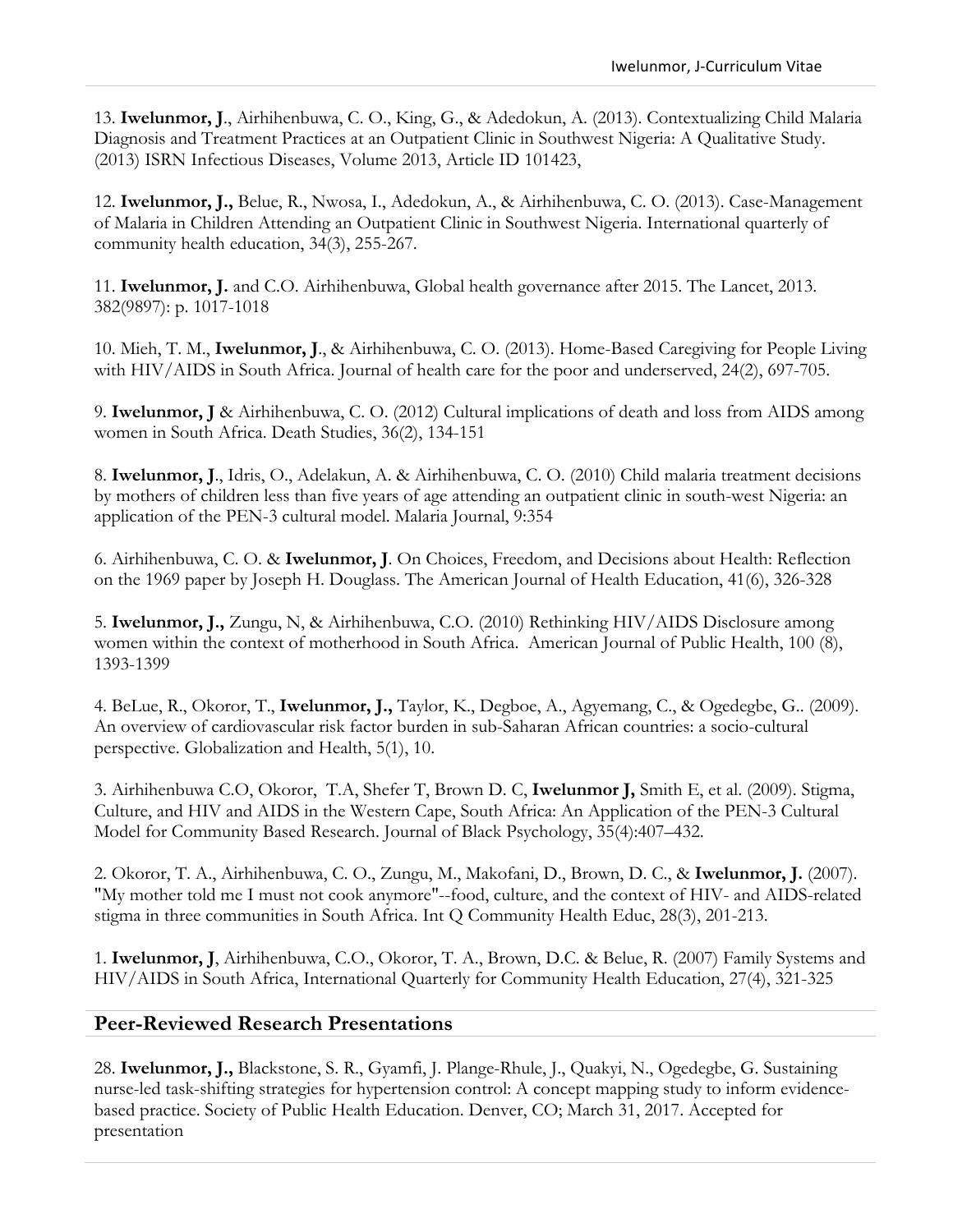27. Blackstone, S. R., Plange-Rhule, J., **Iwelunmor, J.** Gyamfi, J. Nana, K. Q., & Ogedegbe, G. "I believe high blood pressure can kill me:" Using the PEN-3 Cultural Model to understand patients' perceptions of an intervention to control hypertension in Ghana. Society of Behavioral Medicine. San Diego, CA; March 31st 2017. Accepted for poster presentation.

26. **Iwelunmor, J.,** Nwaozuru, U., Blackstone, S. R., Iwelunmor, P., Ehiri, J. Engaging adolescent girls in Lagos, Nigeria in articulating sexual and reproductive health priorities and potential solutions through freelisting interviews. Society of Public Health Education. Denver, CO; March 31, 2017. Accepted for oral presentation.

25. **Iwelunmor, J.,** Ehiri, J., Iheanancho, T., Blackstone, S. R., Obienfune, M., Ogidi, A., Hunt, A. T., Patel, D., Ezeanolue, E. Sustaining a congregation based Health Beginnings Initiative in Southeast Nigeria: A qualitative study of stakeholders' perceptions. In 144th, American Public Health Association. Denver, CO; October 31, 2016. Oral Presentation

24. Ehiri, J., **Iwelunmor, J.,** Iheanancho, T., Blackstone, S. R., Obiefune, N., Nnadi, D., Ahunanya, F., Ogbonna, N., Hunt, A., Patel, D., Ezeanolue, E. Using a cultural framework to understand factors influencing HIV testing in Nigeria. *In 144<sup>th</sup>, American Public Health Association*. Denver, CO; October 31, 2016. Poster Presentation

23. Blackstone, S. R., & **Iwelunmor, J.** Determinants of contraceptive use in Nigerian couples. Society of Behavioral Medicine. Washington DC; April 2, 2016. Poster Presentation

22. Blackstone, S. R., **Iwelunmor, J.** & HBI Team. Sustaining a maternal and child health intervention in Nigeria: A qualitative study from the Healthy Beginning Initiative. Biennial International Research Symposium - Healthy Women, Healthy Societies: New Strategies to Address Global Health Disparities. Champaign, IL; October 31, 2015.

21. Blackstone, S. R., Nwaozuru, U. C, & **Iwelunmor, J.** (2015). Why are children dying in Nigeria?: Evidence from the 2013 Demographic and Health Survey. National Science Foundation Symposium on Health in Africa and the Post-2015 Millennium Development Goals. Champaign, IL; May, 2015.

20. Nwaozuru, U. C, Blackstone, S. R. & **Iwelunmor, J.** (2015). Perceptions of childhood malaria and care-seeking practices among Nigerian mothers. Oral Presentation. National Science Foundation Symposium on Health in Africa and the Post-2015 Millennium Development Goals. Champaign, IL; May, 2015.

19. **Iwelunmor, J.,** Blackstone, S.R., Kalipeni, E., Airhihenbuwa, C. O., & Ogedegbe, O. (2015). Sustainability of health interventions in Africa: What is it and why does it matter? Oral Presentation. National Science Foundation Symposium on Health in Africa and the Post-2015 Millennium Development Goals. Champaign, IL; May, 2015.

18. Blackstone S. R., & **Iwelunmor, J.** (2015). Body image implications for physical activity among adolescents. Oral Presentation. Society for Public Health Educators Annual Conference. Portland, OR; April, 2015.

17. Blackstone, S. R., Nwaozuru, U., & **Iwelunmor, J.** Barriers and enablers to antenatal HIV testing in sub-Saharan Africa: A systematic review. Nutrition, Health and Gender Conference. Champaign, IL; November 15, 2015. Oral Presentation

16. Nwaozuru, U., Blackstone, S, & **Iwelunmor, J.** (2015, November). Examining infant and child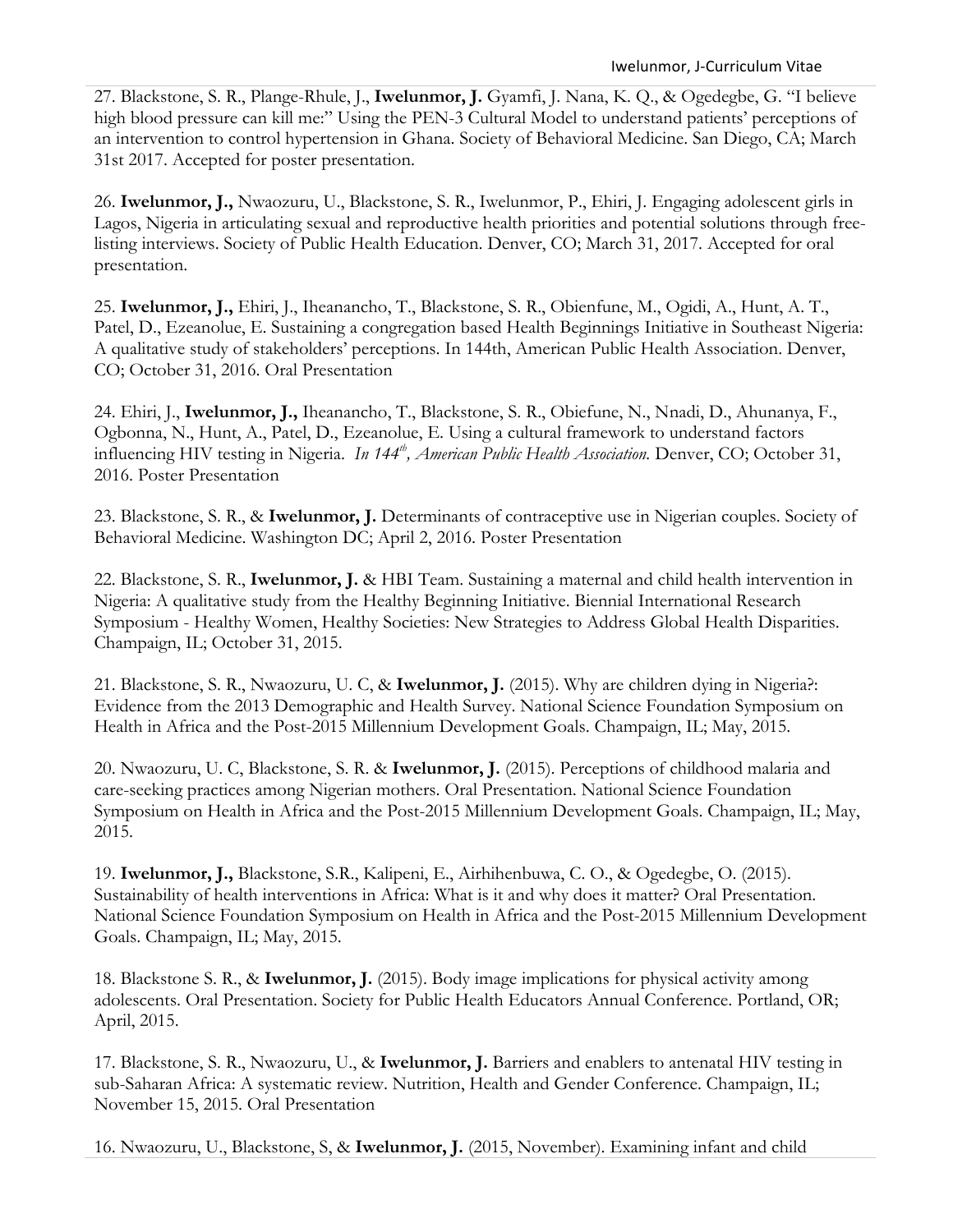mortality rates in the geopolitical zones of Nigeria: A systematic review with implications for health in all geopolitical policies of Nigeria. In *143rd APHA Annual Meeting and Exposition (October 31-November 4, 2015)*. APHA.

15. Nwaozuru, U., Blackstone, S, & **Iwelunmor, J. (**2015, November). Towards health in all policies to prevent mother-to-child transmission of HIV in Nigeria: A systematic Review. In *143rd APHA Annual Meeting and Exposition (October 31-November 4, 2015)*. APHA.

14. Akinrotimi, O., & **Iwelunmor, J.** (2015, November). Using the WHO Health Systems Framework to assess the health systems factors influencing hypertension control in Ghana. In *143rd APHA Annual Meeting and Exposition (October 31-November 4, 2015)*. APHA.

13. **Iwelunmor, J.** (2015, November). United Nations & Academia. In *143rd APHA Annual Meeting and Expo (Oct. 31-Nov. 4, 2015)*. APHA.

12. **Iwelunmor, J.** (2015, January) Identifying the provider level factors that influence blood pressure control in West Africa. NYU Cardiovasular Research Traning Program, University of Ghana, School of Public Health.

11. Airhihenbuwa, C., Ogedegbe, O., Okuyemi, K, Giradin, JL, **Iwelunmor, J.** (2014, November) Healing traumas resulting from the falsehood of identity-neutral scholarship: Lessons from research capacity to improve health of Africans by Africans. African Studies Association, Indianapolis, Indiana.

10. Blackstone, S. R., Nwaozuru, U. C., **Iwelunmor, J.** (2014). Diabetes in West Africa: A systematic review. National Institute of Minority Health and Health Disparities Grantees Conference. Washington DC, December 2014.

9. Jiménez de Tavárez, M, Andrade, F., **Iwelunmor, J** (2014, November). Exploring gender disparities in HIV risk in the Dominican Republic: Do gendered power indicators explain sexual behaviors? In 142nd APHA Annual Meeting and Exposition (November 15-November 19, 2014). APHA.

8. Jiménez de Tavárez, M, Andrade, F, **Iwelunmor J** (2014, November). Marital status and HIV risk among women in the Dominican Republic: The role of gendered power indicators on condom use. In 142nd APHA Annual Meeting and Exposition (November 15-November 19, 2014). APHA.

7. **Iwelunmor, J.** (2013, November). Thinking globally and acting locally to prevent new HIV infections among youth; the case of Nigeria. In 141st APHA Annual Meeting (November 2-November 6, 2013). APHA.

6. Newsome-King, V., **Iwelunmor, J**. & Airhihenbuwa, C.O. (2011) HIV-Positive women's perceptions of gender differences in treatment of Persons Living with HIV/AIDS in hospital, community, and family systems in the Western Cape and Limpopo Provinces of South Africa. Poster Presentation at American Public Health Association Meeting, Washington, DC.

5. **Iwelunmor, J**. & Airhihenbuwa, C. O. (2011) A concept mapping study on child malaria management and control in southwest Nigeria. Poster Presentation at the American Academy of Health Behavior, South Carolina.

4. **Iwelunmor, J**., Idris, O., Adelakun, A., Airhihenbuwa, C. O. (2010) Tackling malaria diagnosis in children attending a health clinic in Southwest, Nigeria. Oral presentation at the American Public Health Association Meeting in Denver, Colorado.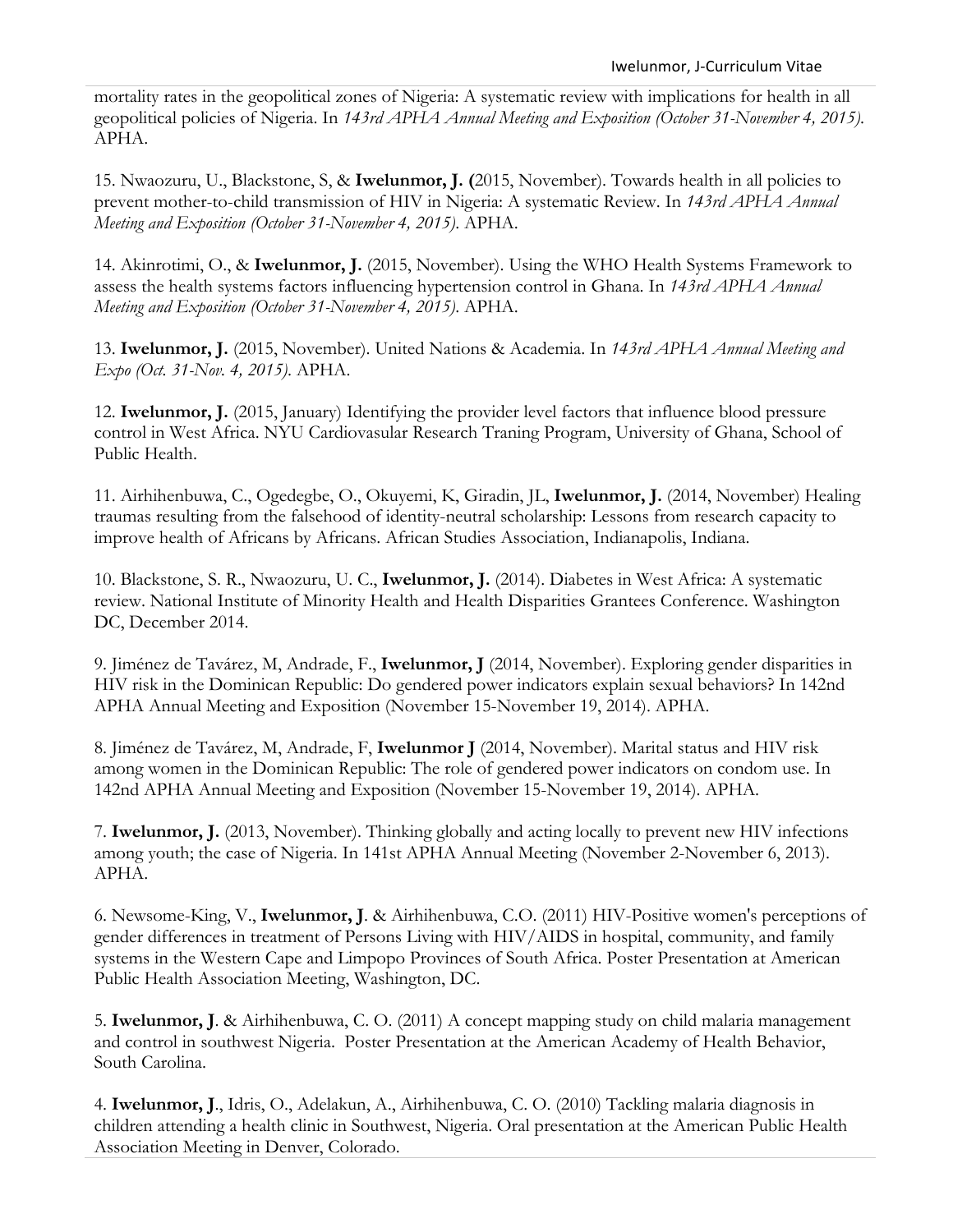3. **Iwelunmor, J**., Idris, O, Adelakun, A, & Airhihenbuwa, C. O. (2010) Child malaria treatment decisions by mothers in Nigeria: An application of the PEN-3 model. Poster presentation at the Society of Public Health Education Meeting, Denver, Colorado.

2. **Iwelunmor, J**., Zungu, N, & Airhihenbuwa, C.O. (2009) Rethinking HIV/AIDS Disclosure among women within the context of Motherhood in South Africa. Presented at the annual Population Association meeting in Detroit, Michigan.

1. **Iwelunmor J,** Airhihenbuwa, C.O., Okoror, T. A., Brown, D.C. & Belue, R. (2007) Family Systems and HIV/AIDS in South Africa. Poster presentation at the 58TH Society of Public Health Education Conference.

#### **Invited Talks**

9. Saint Louis University (2016) Culture and the Social Determinants of Health: Implications for the sustainability of evidence-based intervention.

8. UNESCO Center for Global Studies Program at the University of Illinois (2013) Talk Title: Working at UNESCO and the UNESCO Intersectoral Program in HIV and AIDS

7. African Graduate Students Association at the University of Illinois (2013) Talk Title: Towards a culturecentered approach to health intervention in Africa.

6. Department of Health and Behavior Studies, Program in Health Education, Teachers College, Columbia University; Talk Title; Applying an interdisciplinary perspective to health education research; Lessons from child malaria research in Southwest Nigeria and implications for the future.

5. Department of Biobehavioral Health, Penn State University. (BBH 596 Colloquium); Talk Title; Rethinking HIV/AIDS disclosure among women within the context of motherhood in South Africa.

4. Bucknell University, PA, Global Programs; Talk Title; Conducting research in Africa

3. Department of Biobehavioral Health, Penn State University; (BBH 551: Global Health & Culture); Talk Title: Child malaria treatment practices among mothers attending an outpatient clinic in Southwest Nigeria.

2. Department of Biobehavioral Health, Penn State University (BBH 305: Introduction to Global Health Issues); Talk Title: The politics of HIV disclosure among women in South Africa.

1. Department of Biobehavioral Health, Penn State University (BBH 407: Global Health Equity); Talk Title: A case study on malaria burden in Southwest Nigeria**.** 

#### **Courses Taught**

Instructor: Kinesiology and Community Health, University of Illinois Course: Women's Health, 2014-2016; Cultural Competence, 2013-2016; Issues in Health Education, 2016.

Instructor, Department of Biobehavioral Health, Penn State University. Course; Health, Illness and Disease, 2009 Course; Behavior, Health, and Disease, 2006

Teaching Assistant, Department of Biobehavioral Health, Penn State University. Course; Global Health and Georesources Management, 2009